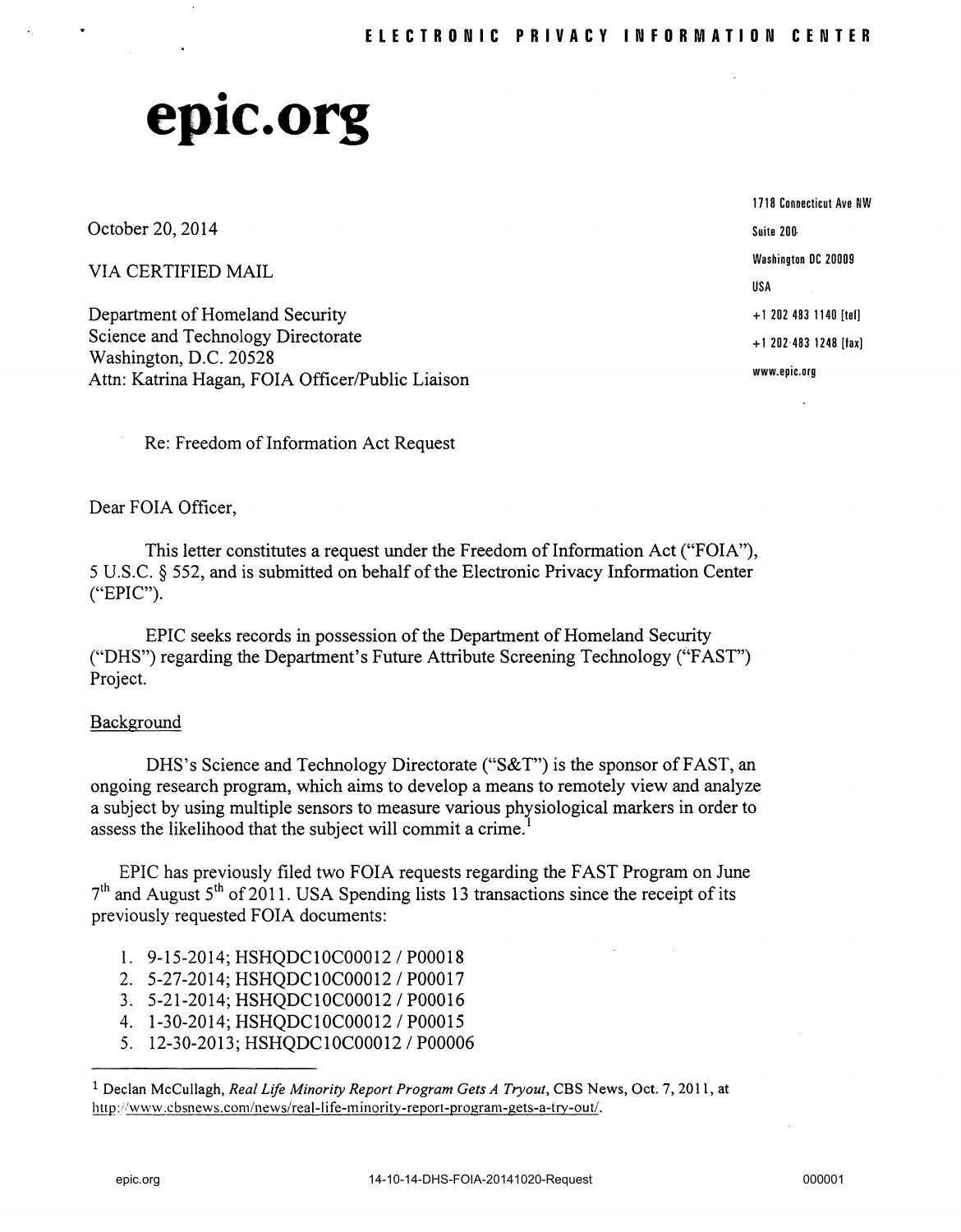6. 9-20-2013; HSHQDCI0C00012 / P00014 7. 7-01-2013; HSHQDClOC00012 / P00013 8. 12-19-2012; HSHQDC10C00012 / P00012 9. 9-24-2012; HSHQDClOC00012 / P00011 10.8-17-2012; HSHQDClOC00012 / POOOlO 11. 6-14-2012; HSHQDCI0C00012 / P00009 12.4-30-2012; HSHQDCI0C00012 / P00008 13. 12-13-2011; HSHQDClOC00012 / P00007

## Documents Requested

EPIC requests copies of the following records:

- 1. All Requests for Proposal, contracts, grant allocations, and Statements of Work for performing field-testing operations;
- 2. All technical specifications for data retention from sensors (and combinations of sensors) deployed in field-testing;
- 3. All recordings of any testing of FAST technologies since December 13,2011;
- 4. All documents related to future field-testing of FAST technologies (including but not limited to Plan of Action and Milestones, Memoranda of Agreement/Understanding, and contracts).

## Request for "News Media" Fee Status

EPIC is a "representative of the news media" for fee waiver purposes? Based on our status as a "news media" requester, we are entitled to receive the requested record with only duplication fees assessed. Further, because disclosure of this information will "contribute significantly to public understanding of the operations or activities of the government," any duplication fees should be waived. It is important for the public to be made aware of and to understand the capabilities and distribution of the FAST Project.

## Conclusion

Thank you for your consideration of this request. As provided in 5 U.S.C. §552(6)(A)(i), I will anticipate your determination on our request for expedited processing within 20 business days. For questions regarding this request I can be contacted at 202-483-1140 ext. 111 or FOIA@epic.org.

<sup>2</sup>*EPIC* v. *Department of Defense,* 241 F. Supp. 2d 5 (D.D.C. 2003).